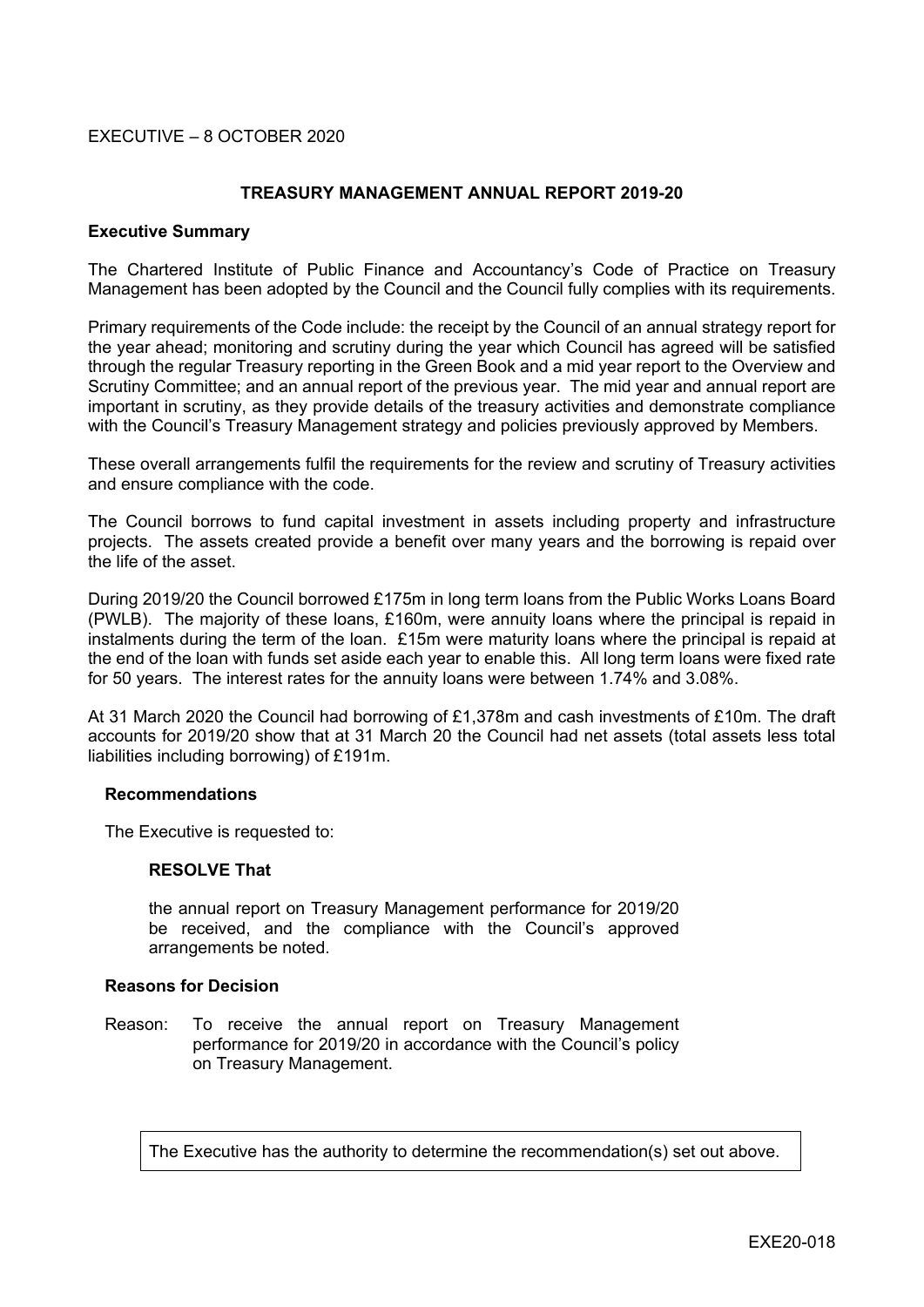| <b>Background Papers:</b>       | None.                                                                                     |
|---------------------------------|-------------------------------------------------------------------------------------------|
| <b>Reporting Person:</b>        | Leigh Clarke, Director of Finance<br>Email: leigh.clarke@woking.gov.uk, Extn: 3277        |
| <b>Contact Person:</b>          | Neil Haskell, Financial Services Manager<br>Email: neil.haskell@woking.gov.uk, Extn: 3246 |
| <b>Portfolio Holder:</b>        | <b>Councillor Ayesha Azad</b><br>Email: cllrayesha.azad@woking.gov.uk                     |
| <b>Shadow Portfolio Holder:</b> | <b>Councillor Deborah Hughes</b><br>Email: cllrdeborah.hughes@woking.gov.uk               |
| Date Published:                 | 30 September 2020                                                                         |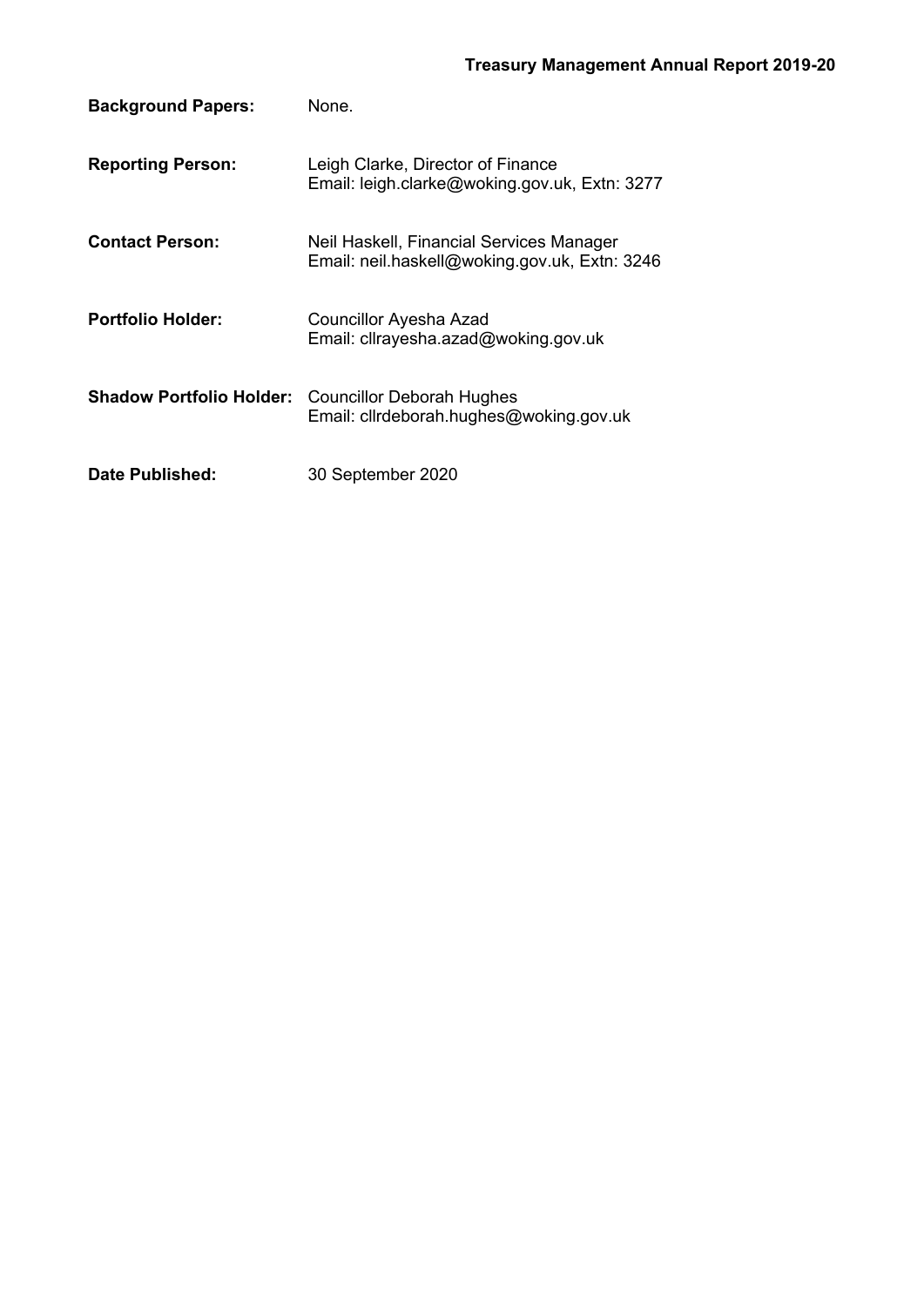# **1.0 Introduction**

1.1 Treasury management is defined as:-

"The management of the local authority's investments and cash flows, its banking, money market and capital market transactions; the effective control of the risks associated with those activities and the pursuit of optimum performance consistent with those risks."

- 1.2 This annual treasury report covers:
	- $\bullet$  the economy in 2019/20;
	- the strategy for 2019/20:
	- the actual borrowing for 2019/20:
	- performance measurement;
	- the Council's treasury position as at 31<sup>st</sup> March 2020;
	- restructuring of borrowing;
	- compliance with treasury limits and Prudential Indicators;
	- investment activity in 2019/20; and
	- loans and advances to group companies and joint ventures.
- 1.3 The most recent revision to the Treasury Management Code of Practice and a revised Prudential Code was issued in December 2017 and has previously been reported on.

# **2.0 The Economy**

- 2.1 Economic growth in 2019/20 was negative in quarter 1, slight growth in quarter 2, level in quarter 3, and finishing negative at start of the Corona Virus outbreak. Uncertainty over Brexit impacted the economy over much of 2019 however the Corona Virus has done substantial economic damage to the UK and around the world. There are huge uncertainties around how the economy will recover.
- 2.2 After the Monetary Policy Committee raised the Bank Rate from 0.5% to 0.75% in August 2018, Brexit uncertainty caused the MPC to maintain rates at the same level until March 2020; at this point it was clear that the coronavirus outbreak posed a huge threat to the economy of the UK. Two emergency cuts in Bank Rate from 0.75% occurred in March, first to 0.25% and then to 0.10%.
- 3.0 Inflation has posed little concern for the MPC during 2019/20 being mainly between 1.5 2.0%. High inflation is not likely to be an issue in the short-term as the world economy suffers from the impact of the corona virus however the MPC has forecast inflation to rise above the 2% target in Quarter 3 2022.

# **4.0 The Council's Treasury Strategy for 2019/20**

#### Borrowing

4.1 In 2019/20, the Council largely undertook borrowing for periods which aligned with the life of projects/assets being undertaken during that financial year. The trigger point below which new long term borrowing would be considered was set at 3.00% for fixed rate long term borrowing in the Treasury Management Strategy. Increasing use was made of annuity loans during 2019/20 for which the 50 year borrowing rate equates to the rate available on a 30 year maturity loan. Consideration was also to be given to borrowing fixed rate market loans at 25 to 50 basis points below the PWLB target rate if they became available.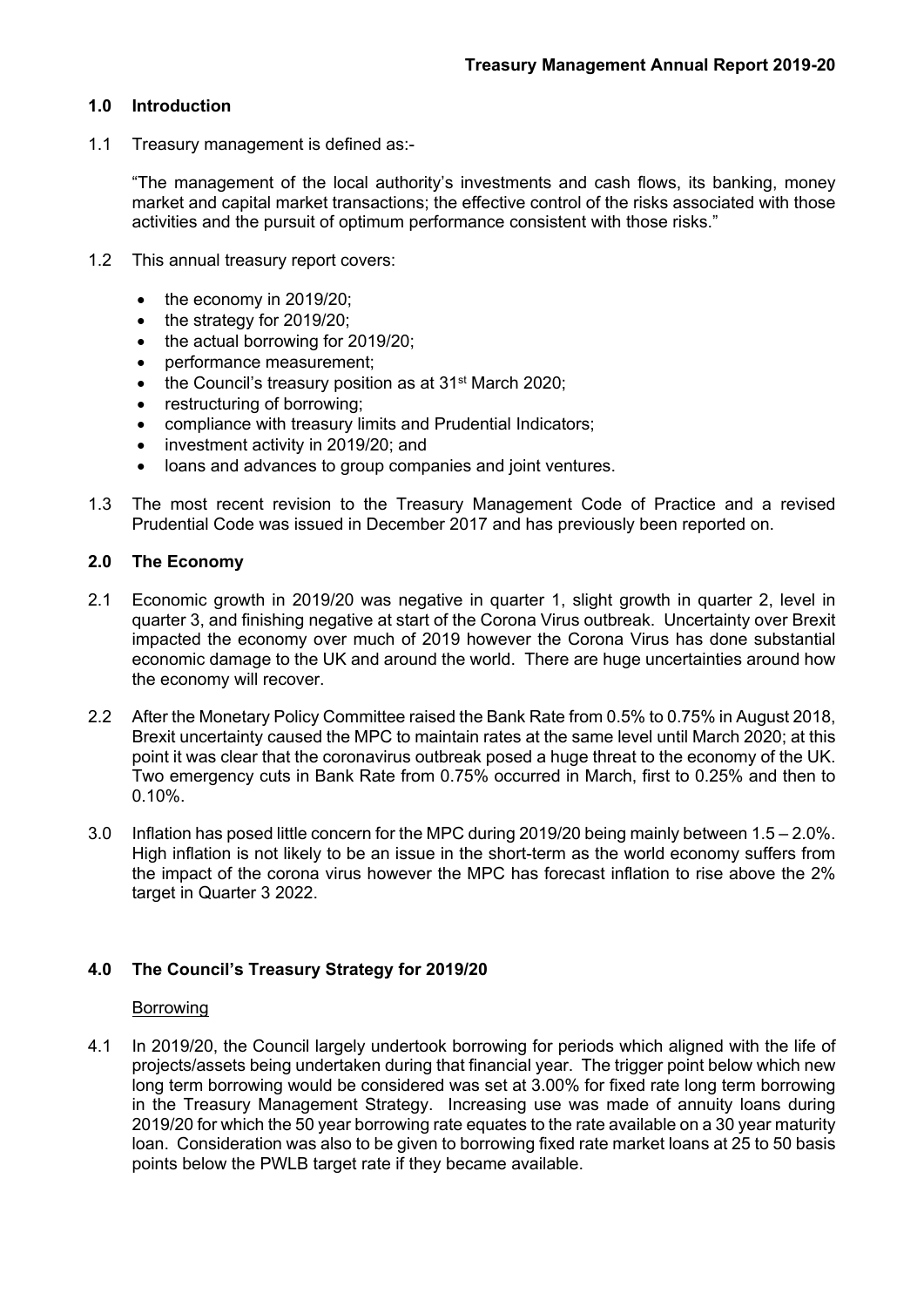- 4.2 The Council's underlying need to borrow for capital expenditure is termed the Capital Financing Requirement (CFR). This figure is a gauge of the Council's indebtedness and includes leasing schemes (such as the PFI scheme which increased the Council's borrowing need) less the Council's Minimum Revenue Provision (MRP – the provision set aside for debt repayment), group company loan repayments and lease repayments. Per the draft 2019-20 accounts, borrowing increased by £313m, £6m was set aside in MRP and £5m in group company loan repayments and £1m was paid in leasing payment in respect of the PFI.
- 4.3 The Council's investment priorities were set as the security of capital and the liquidity of its investments whilst aiming to achieve the optimum return on its investments commensurate with proper levels of security and liquidity. The risk appetite of this Council to Treasury Management is low in order to give priority to security of its investments.

## **5.0 Actual Borrowing in 2019/20**

- 5.1 The graph below shows the range (high, low and average points) in Public Works Loan Board (PWLB) fixed rate maturity loan interest rates for each maturity period during the year, and individual rates at the start and end of the financial year.
- 5.2 During 2019/20, the Council largely took 50 year annuity loans. Annuity loans taken were at rates ranging between 1.74% and 3.08%, compared to a high point of 3.43% for 50 year annuity loans during the year.



# PWLB Certainty Rate Variations 1.4.19 to 31.3.2020

5.3 It was recognised in the Treasury Management Strategy in advance of the financial year that there were likely to be opportunities to generate savings by undertaking short term borrowing. A mix of short term and long term borrowing was undertaken during the year to derive some benefit from the lower rates, but taking a larger proportion of long term borrowing in recognition of the possibility of adverse interest rate movements prior to refinancing. Whilst borrowing is not generally specifically related to an activity (with the exception of the Victoria Square project), a level of short term borrowing is maintained to cover short dated projects.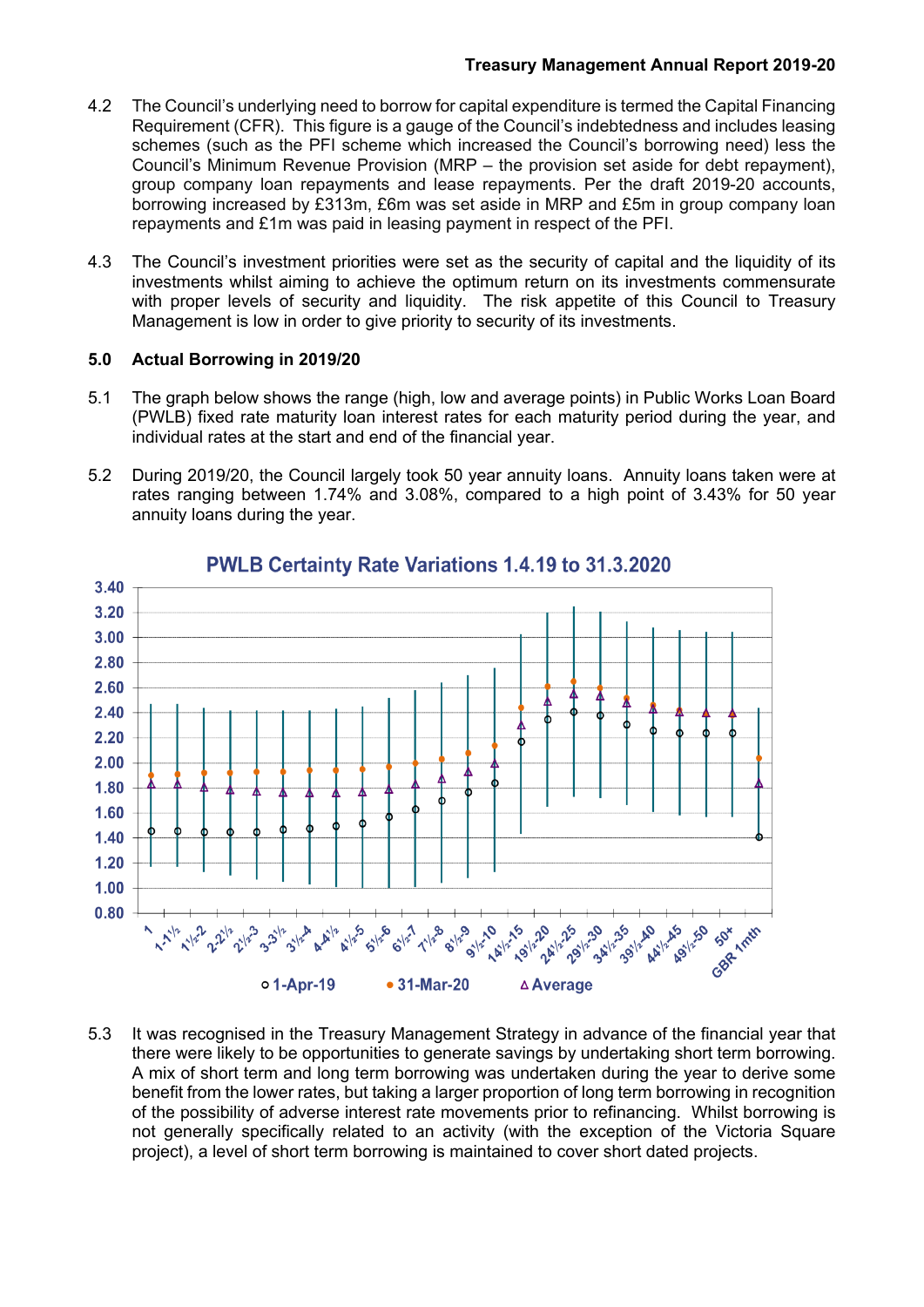5.4 The details of new long term loans taken during the year are shown below, with the maturity 'profile' for all loans in Appendix 2.

| Loan Type                 | <b>Start Date</b> | <b>Maturity Date</b> | <b>Interest Rate</b><br>(%) | <b>Principal</b><br>$(\text{Em})$ |
|---------------------------|-------------------|----------------------|-----------------------------|-----------------------------------|
| <b>PWLB Annuity Loan</b>  | 05/07/2019        | 05/07/2069           | 2.15                        | 20.0                              |
| <b>PWLB Annuity Loan</b>  | 26/07/2019        | 26/07/2069           | 2.16                        | 20.0                              |
| <b>PWLB Annuity Loan</b>  | 06/08/2019        | 06/08/2069           | 2.09                        | 20.0                              |
| <b>PWLB Annuity Loan</b>  | 09/08/2019        | 09/08/2069           | 1.93                        | 20.0                              |
| <b>PWLB Annuity Loan</b>  | 20/08/2019        | 20/08/2069           | 1.77                        | 10.0                              |
| <b>PWLB Annuity Loan</b>  | 05/09/2019        | 05/09/2069           | 1.74                        | 10.0                              |
| <b>PWLB Annuity Loan</b>  | 25/09/2019        | 25/09/2069           | 1.82                        | 10.0                              |
| <b>PWLB Annuity Loan</b>  | 26/09/2019        | 26/09/2069           | 1.80                        | 10.0                              |
| <b>PWLB Annuity Loan</b>  | 11/12/2019        | 11/12/2069           | 3.08                        | 20.0                              |
| <b>PWLB Annuity Loan</b>  | 30/01/2020        | 30/01/2070           | 2.85                        | 20.0                              |
| <b>PWLB Maturity Loan</b> | 27/03/2020        | 27/03/2021           | 1.88                        | 15.0                              |

## **6.0 Performance**

6.1 The average rate of interest is taken as the main guide to borrowing performance. In 2019/20 the Council's average interest rate for borrowing was 2.90%. This is lower than the average rate in 2018/19 of 3.01%.

# **7.0 Treasury Management Position at 31st March 2020**

7.1 The Council's borrowing and investment position at the beginning and end of the year is shown in the following table:

| <b>Borrowing</b>          | 31 <sup>st</sup> March 2020 |         |       | 31 <sup>st</sup> March 2019 |                            |       |                            |
|---------------------------|-----------------------------|---------|-------|-----------------------------|----------------------------|-------|----------------------------|
|                           | Principal<br>$(\text{Em})$  |         | Rate  | Average<br>Life<br>(Years)  | Principal<br>$(\text{Em})$ | Rate  | Average<br>Life<br>(Years) |
| <b>Fixed Rate Funding</b> |                             |         |       |                             |                            |       |                            |
| <b>PWLB</b>               | 1,283.8                     |         |       |                             | 1,118.3                    |       |                            |
| Market (long term)        | 39.5                        |         |       |                             | 39.5                       |       |                            |
| Market (short term)       | 55.0                        |         |       |                             | 35.0                       |       |                            |
|                           |                             | 1,378.3 | 2.80% | 41.31                       | 1,192.8                    | 2.92% | 42.29                      |
| Variable Rate Funding     |                             |         |       |                             |                            |       |                            |
| <b>Appeal Deposits</b>    |                             | 0.0     | 0.01% | n/a                         | 0.0                        | 0.57% | n/a                        |
| <b>Total Borrowing</b>    |                             | 1,378.3 | 2.80% |                             | 1,192.8                    | 2.92% |                            |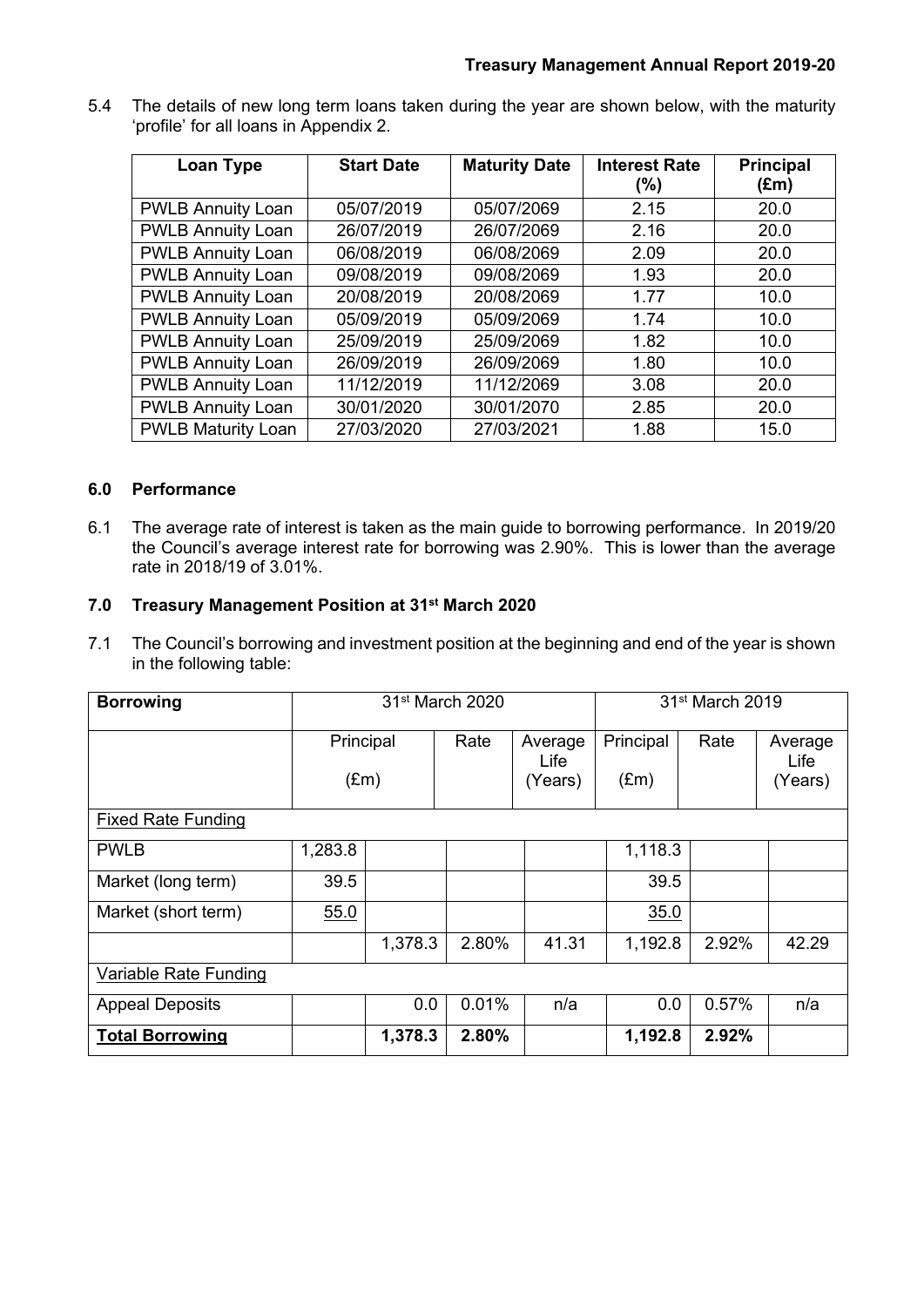# **Treasury Management Annual Report 2019-20**

| <b>Investments</b>       | 31 <sup>st</sup> March 2020 |               |       |                            | 31 <sup>st</sup> March 2019 |       |                            |
|--------------------------|-----------------------------|---------------|-------|----------------------------|-----------------------------|-------|----------------------------|
|                          | Principal                   | $(\text{Em})$ | Rate  | Average<br>Life<br>(Years) | Principal<br>$(\text{Em})$  | Rate  | Average<br>Life<br>(Years) |
| In-House                 | 10.0                        |               | 0.41% | 0.0                        | 138.0                       | 0.78% | 0.0                        |
| <b>Total Investments</b> |                             | 10.0          | 0.41% |                            | 138.0                       | 0.78% |                            |

### **8.0 Restructuring of Borrowing**

8.1 No restructuring of borrowing took place during 2019/20.

### **9.0 Compliance with Treasury Limits**

9.1 During the financial year, the Council operated within the treasury limits and Prudential Indicators set out in the Council's Treasury Policy Statement and annual Treasury Strategy Statement. The outturn for the Prudential Indicators is shown in Appendix 1.

### **10.0 Investment Activity in 2019/20**

10.1 Priority continues to be given to security and liquidity over return on investment in order to reduce counterparty risk.

#### Internally Managed Investments

- 10.2 The Council has only invested with the institutions on its approved lending list. Investments are made for a range of periods from overnight to 364 days, primarily to manage the Council's cash flow.
- 10.3 Due to continuing low investment rates, the Council's cash flow surplus was largely held in money market funds. These offer security, instant access and rates which were comparable with those available in the money markets for short periods.
- 10.4 Given the level of cash available during the year, no investments were managed on external advice.
- 10.5 Detailed below is the result of the investment strategy undertaken by the Council.

|                       | Average     | Rate of Return  | Rate of Return | <b>Benchmark</b> |
|-----------------------|-------------|-----------------|----------------|------------------|
|                       | Investment  | (gross of fees) | (net of fees)  | Return *         |
| Internally<br>Managed | £65,767,760 | 0.75%           | n/a            | 0.53%            |

\* The benchmark for internally managed funds is the average 7 day LIBID rate (uncompounded)

10.6 No external institutions in which investments were made had any difficulty in repaying investments and interest in full during the year.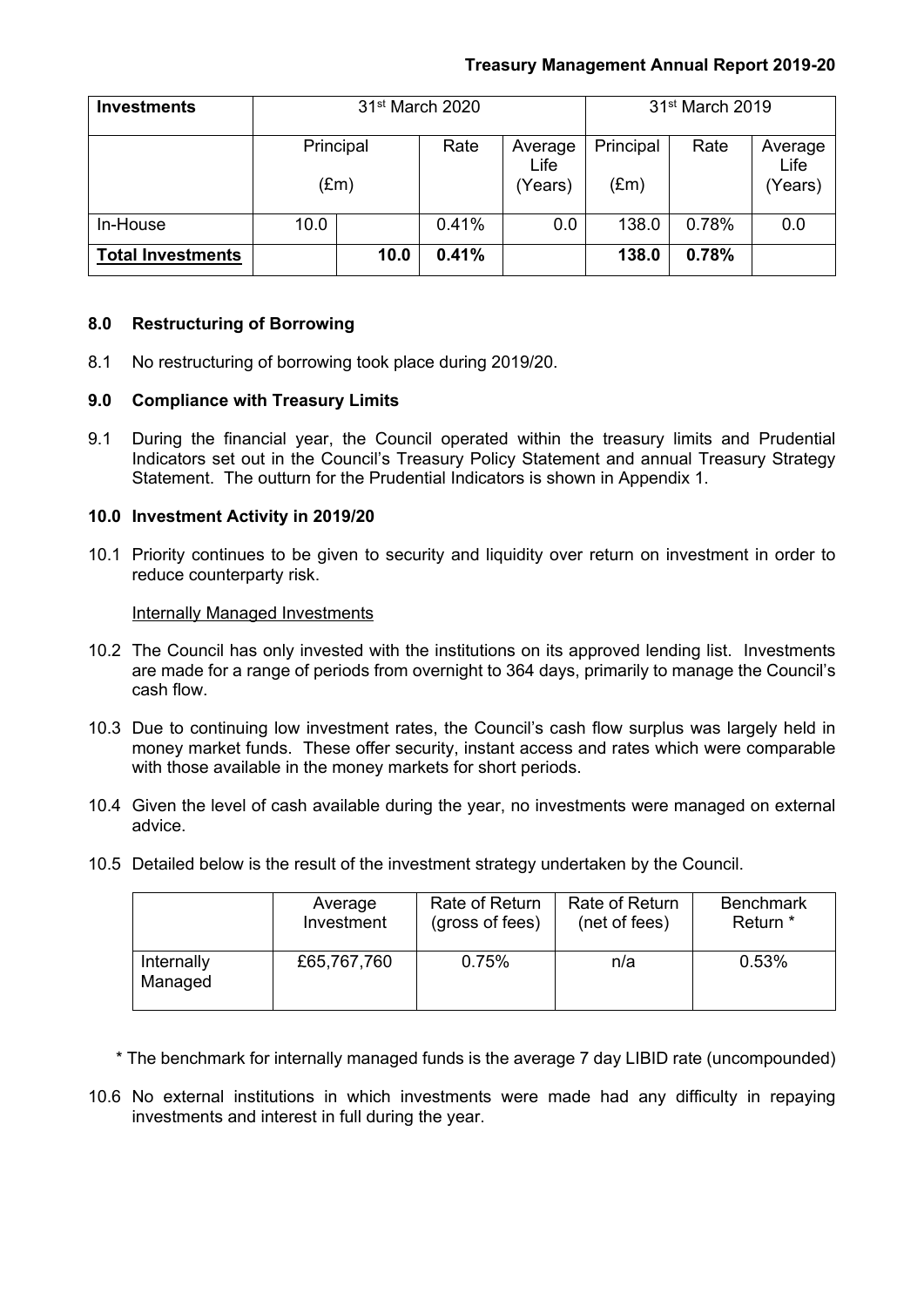# **11.0 Loans and Advances to Group Companies, Joint Ventures and External Organisations**

- 11.1 During the year new loans were made of £2.2m to Thameswey Central Milton Keynes, £71.2m to Thameswey Housing Ltd, £7.1 to Thameswey Developments Ltd (relating to Sheerwater Leisure Centre), £14.8m to Thameswey Housing Ltd (relating to Sheerwater Regeneration), £4.9m to Thameswey Energy Ltd, £0.1m to Rutland Woking Ltd, £0.6m to Freedom Leisure, £0.1m to A&B Menswear, £6.4m to Greenfield School, £1.5m to Kingfield Sports Centre and £160.8m to Victoria Square Ltd. These loans are included in the monthly monitoring information (Green Book).
- 11.2 Intra-group loans are excluded from the information presented elsewhere in this report. Loans to subsidiaries are 'eliminated' on consolidation into group accounts.
- 11.3 A capitalisation (share) payment of £500,000 in respect of the Kingfield Community Sports Centre was made during 2019/20 and there was a receipt of £12,001,470 in respect of the winding up of Dukes Court Owner T-Sarl which was offset against an outstanding creditor with the company.

## **12.0 Member Development**

12.1 Financial training was provided for Members in 2019-20 which included treasury management.

## **13.0 Implications**

Financial

13.1 The financial implications are implicit in the body of this report.

### Human Resource/Training and Development

13.2 The contract with Link Asset Services provides for staff attendance at various conferences and seminars throughout the year, as well as providing a helpline facility.

#### Community Safety

13.3 There are no community safety implications arising directly from this report.

#### Risk Management

13.4 Although the priority is given to security and liquidity of investments in the strategy, we seek to optimise the return within this framework, whilst minimising the level of risk of incurring losses. As indicated above, no external institutions in which investments were made had any difficulty in repaying investments and interest in full during the year.

#### **Sustainability**

13.5 There are no sustainability implications arising directly from this report.

## **Equalities**

13.6 There are no equalities implications arising directly from this report.

## Safeguarding

13.7 There are no safeguarding implications arising directly from this report.